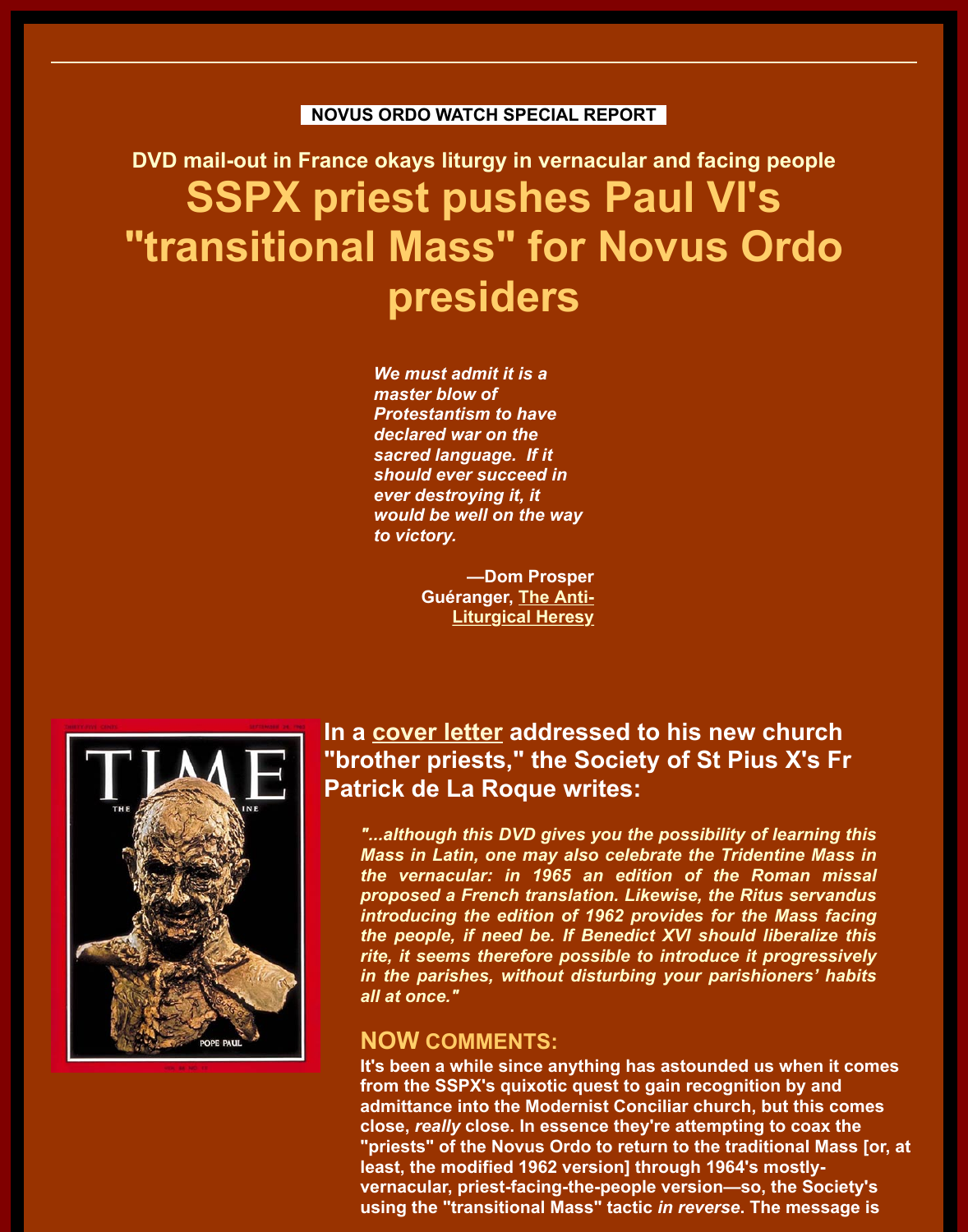**are) will embrace the idea of a return to a hybrid Mass that was transitional in the first place? How this can do anything but foster a** *laissez faire* **mentality towards the liturgy resulting in the accept multiple hybrid pseudo-Catholic rites, not just in new church presiders but** *in SSPX priests as well,* **is a mystery perhaps known only to Bp Bernard Fellay, Fr de La Roque and other Society leaders.**

**This can be seen best in the context of the SSPX two stated immediate goals: a universal ind permit the traditional Mass to be said without permission of the local "bishop" and lifting of t Ordo censures against the Society, so that it would no longer be regarded as excommunicate** schismatic. Beyond these, there's been talk about the establishment of Latin rite prelature (over **ultimately by Modernist Rome, of course) with Bp Fellay or some high-ranking Society leader being put** in charge. From the standpoint of Benedict XVI, news of the DVD mailing can only bode well in **eliminating a troublesome group, but from the standpoint of truly traditional Catholics it can ill for resistance to the Modernist takeover of the Church. One need to take a look at the back** the "transitional Mass" to grasp why encouraging it can only have an effect opposite from the **desired by Fr de La Roque.**

**Dr Thomas Droleskey, noting that Paul VI defended the "transitional Mass" in a plainly Moder fashion ("It corresponds to the interior being and needs of modern man"), has observed:**

*"The revolutionaries accustomed Catholics to what they had theretofore been* **unaccustomed to: ceaseless change and unpredictability as institutionalized features** parish's liturgical life. The 'few months' of adjustment noted in the bulletin announcem *above has become four decades of ceaseless, unremitting liturgical change, which has played its role in accustoming Catholics to changes in matters of Faith and morals. Lex orendi, lex credendi. The law of praying is the law of believing. Catholics who become* accustomed to ever-changing forms of prayer in what purports to be the Mass, which i *convey the permanence and the immutability and the majesty of the Blessed Trinity Himself, will come to expect all too logically that everything in the Faith is "up for grab that nothing is permanent, not even God Himself."*

**(From the article** "In a Flash"**)**

**It was about this "transitional" reform that led author Michael Davies (in an out-of-print book by the SSPX's official publishers in North America, by the way) to refer to it as actually "more detailly" in its effect than even the** *Novus Ordo Missae* **that would follow. In a section on the Concilia** *Inter Oecumenici*, Instruction on the Proper Implementation of the Constitution on the Sac **(issued on September 26, 1964), Davies writes:**

**"This Instruction [certainly re](http://www.christorchaos.com/InaFlash.htm)presented the most decisive step in the Liturgical Revolution** *more decisive even than the promulgation of the New Mass itself. The changes impose* the Instruction put an end to the concept of a liturgy that never changed and replac with a constantly changing liturgy. Once this psychological breakthrough had achieved the possibility of any large scale resistance by either priests or laity had *overcome. The vital step was to get the clergy and laity to accept the first changes; this had been done it was certain that they would not resist anything that followed."*

**(From** *Liturgical Revolution III: Pope Paul's New Mass***, Dickenson, TX: Angelus Press, 1980, 28. Mr Davies notes on page 31 that the changes included the saying of the entire Mass in the vernacular except the Preface and Canon, the abolition of the** *Judica Me***, Last Gos and the Leonine Prayers, and the people praying the** *Pater Noster* **aloud with the priest.** See the bottom of this page for an article by Mr Davies that argues against the 1965 Mig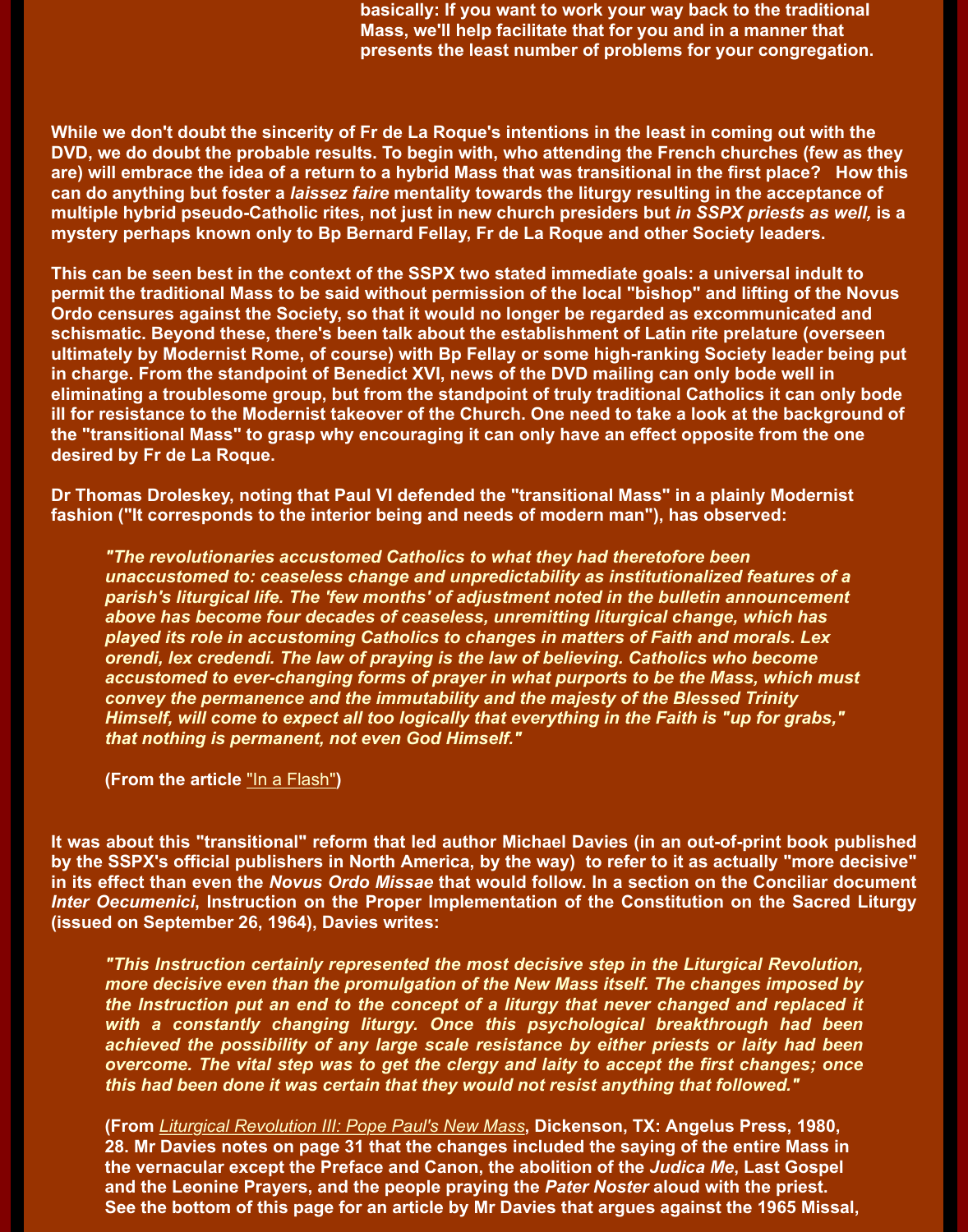**Society's American magazine,** *The Angelus***, carried an incisive study entitled** "Mediator Dei: an encyclical condemning Pope Paul VI's liturgical 'reform'" **that shows how the very evils manifest in that reform, including the 1965 changes, were explicitly condemned by Pope Pius XII as early as 1947. Indeed, it's as though the "reformers" examined** *Mediator Dei* **and deliberately set out to violate every innovation denounced there, so why on earth would the [SSPX want to encourage such changes?](http://www.realnews247.com/sspx_mediator_dei.htm)**



**There's a method behind behind the "transitional Mass" and that method was gradualism; a sudden shift from the hallowed traditional Latin Mass [to the Protes](http://www.papalencyclicals.net/Pius12/P12MEDIA.HTM)tantized Novus Ordo Missae would have been too extreme for Catholics to accept it, so a "one step at a time" approach was employed. As Dr Droleskey writes: "The revolutionaries accustomed Catholics to what they had theretofore been unaccustomed...." And, again, to cite Mr Davies: "The vital step was to get the clergy and laity to accept the first changes; once this had been done it was certain that they would not resist anything that followed...."**

**Paul VI even alluded to this himself when he made this defense of the "reform":**

*The Liturgical reform affects habits that are dear to us; it demands of us some effor*. *may not relish this, but we must be docile and have trust. The religious and spiritual unfolded before us by the new liturgical constitution is a stupendous one for depth* authenticity of doctrine, for rationality of Christian logic, for purity and riches of cu *and art. It corresponds to the interior being and needs of modern man.*

**(Cited in the article** "In a Flash"**)**

**What makes the SSPX mail-out so disturbing is that they've adopted the exact same ment** revolutionaries, albeit for different reasons. After all, what is Fr de La Roque doing w **encouraging the Conciliar "priests" to say the transitional Mass** *in the vernacular* **and** *faci* (using the Protestant table "altar", of course), he reminds them that "If Benedict XVI shoul this rite, it seems therefore possible to introduce it progressively in the parishes, without *your parishioners' habits [all at once](http://www.christorchaos.com/InaFlash.htm)* (emphasis added)," but suggesting *gradualism* to ther **time the hoped-for transitioning would be from the "new Mass" to the true Mass?**

As mentioned above, this strategy isn't going to win anyone to the Faith, because *by its ve* gives more than tacit approval to the very revolution the SSPX was created to resist. Rath **Modernist Rome the rope and scaffold with which to** *hang* **the Society and effectively cor executioner's task itself by kicking away the very doctrinal ground upon which it stands**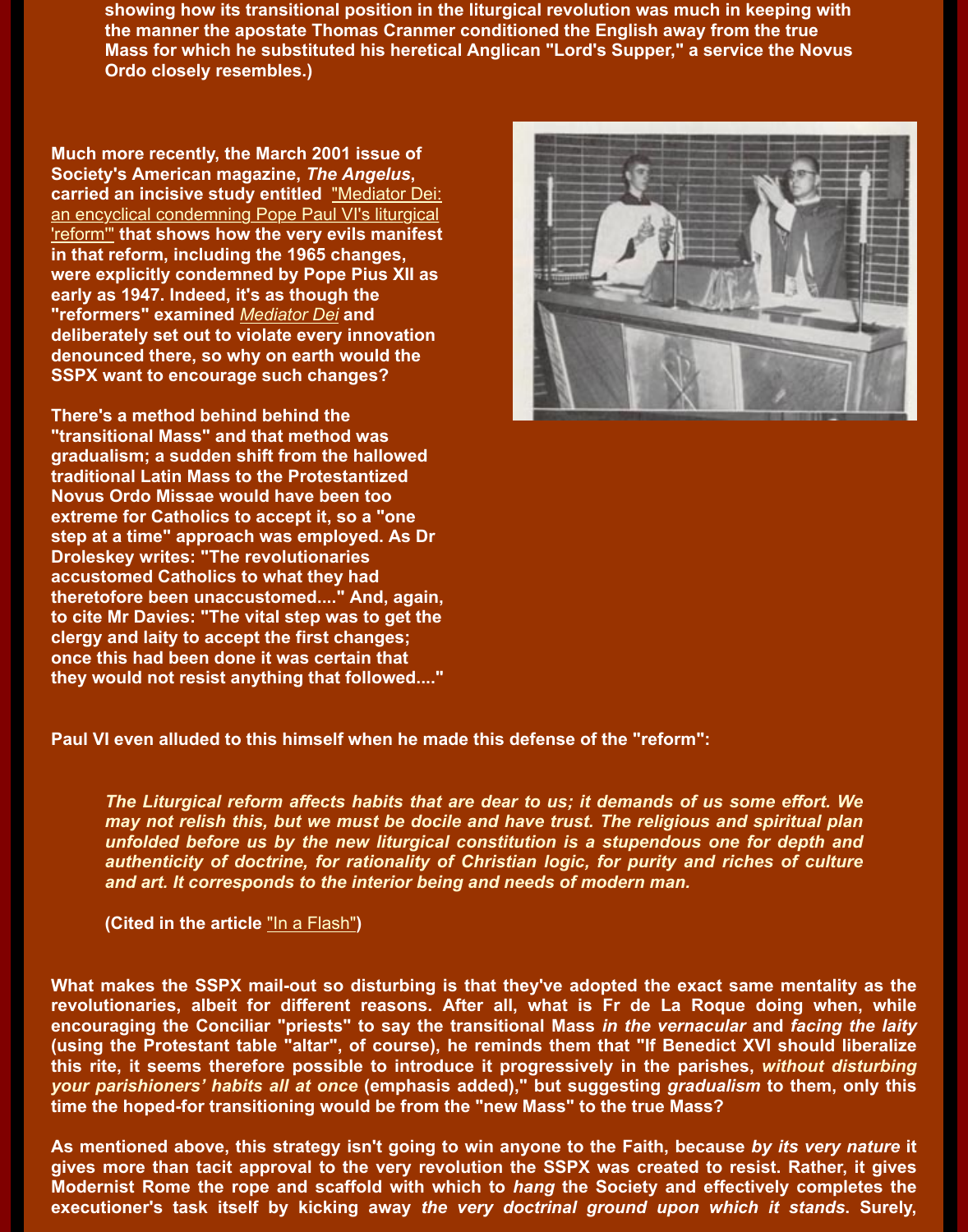**changes had been introduced into the Church that were** *"not Catholic."* **(And he did** *not* **use the "transitional Mass," by the way.)**

Let the SSPX heed those words and, too, learn from the sad cases of Fr Josef Bisig, Bp Lic and and, most recently, Fr Paul Aulagnier and, who all fell by the wayside in their resistand **Ordo church, were neutralized when they accepted traditional side altars in the pantheistic church, accepting the pseudo-traditional op[tions offered: respectively, the Fraternity](http://www.youtube.com/watch?v=gAr0psfJGeg) of St P** the Personal Apostolic Administration of St John Mary Vianney (2002) and the Institute o Shepherd (2006), all of which are false solutions designed to destroy Catholic opposition to the the **Modernists. Today, they are** *nothing***. Benedict and his cohorts certainly have nothing to fear in the integration of the integration of the integration of the integration of the integration of the integration of the integ** likes anymore, see that compromisers keep their mouths shut, follow orders and no longer **q** disastrous changes that have ravaged the Church. For all intents and purposes, they've per **equivalent of** *self-lobotomies***.**

**Of course, the first part of such suicide is to convince oneself that Benedict XVI is on really on is really a Catholic who just** *seems* **sometimes to be a Modernist. It is imperative, then, that** of the Society of St. Pius X come to their senses and see the true situation in the Church and the not one manufactured by wishful thinking, so they can cease the lemming-like march to edge of the thus avert the cruel fate that befell the others. Those in Society chapels must do all that t implore their leaders to recall that it's *Modernist* Rome, not Eternal Rome, as Abp Lefebvre **is a Rome ruled by antichrists. Those leaders need to be made to see that the church Benedict XI** leads is not Catholic, for only when they are absolutely clear on that point will they have rea point away from the cliff, because they will no longer seek to be incorporated in a religious **by** point *not* **the Roman Catholic Church.** 

#### **TO RESTORE ALL THINGS IN CHRIST**



**Pope St Pius X**

#### **REALITY CHECK:**

**Paul VI: To liberate the Mass of St P[ius V is to con](http://novusordowatch.org/stpiusx.jpg)demn Vatican II by means symbol**

"The Holy Father said to me: 'Let us consider the liturgical reform. I will go even farthe *have we kept all the past, but we recovered [the source of the](http://www.papalencyclicals.net/Pius10/p10supre.htm) most ancient tradition, the most closer to the origins. Now, this tradition had been darkened by the course of the centuries, m*